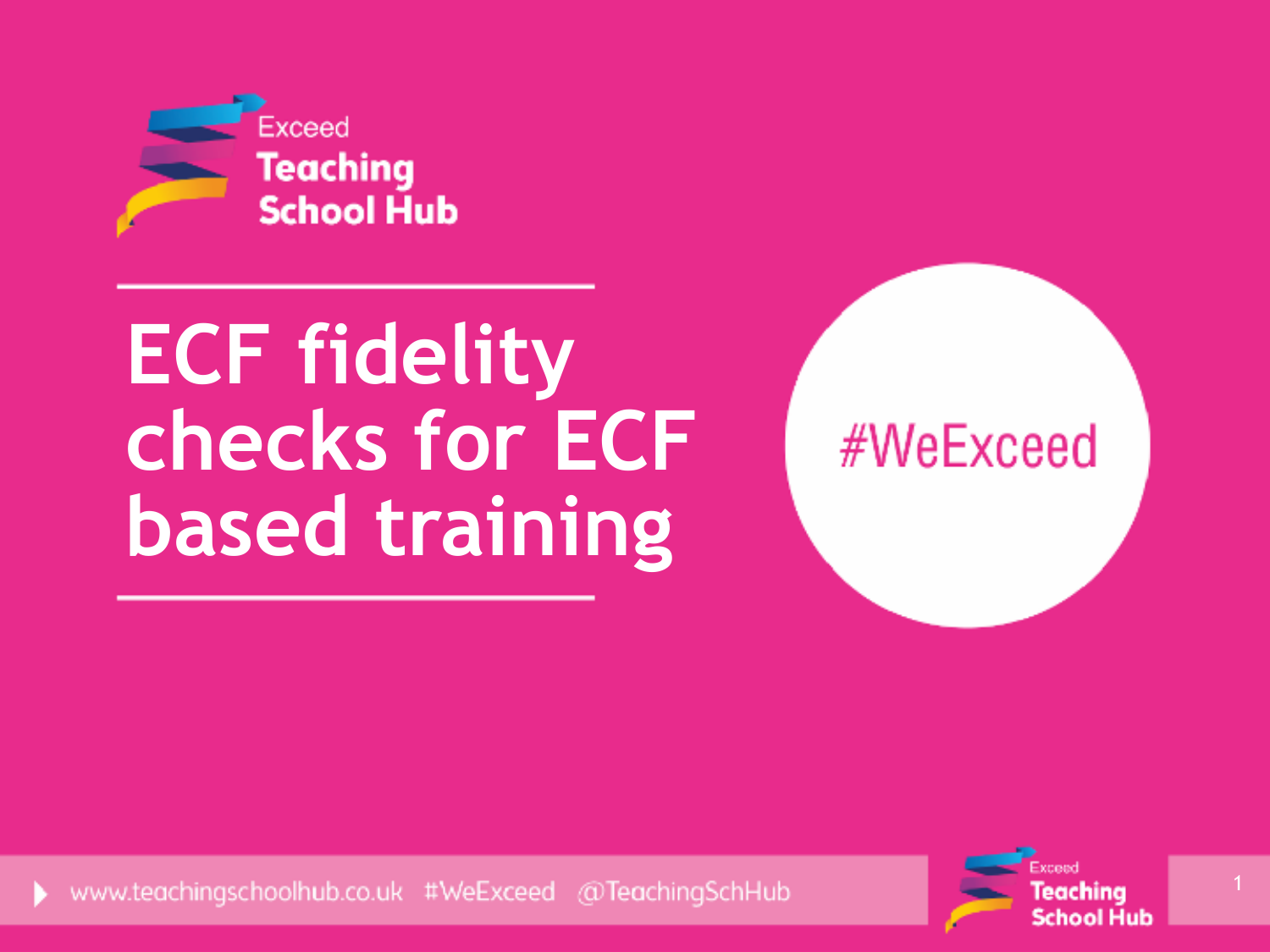## **Responsibilities**

- Appropriate bodies are expected to check that an induction's design covers the evidence-based statements in the ECF and that ECTs have received planned elements of the induction.
- Headteachers are expected to ensure that an appropriate ECF-based induction is in place for the ECT. They are also expected to provide the appropriate body with sufficient information so that they can complete the ECF fidelity checks. In some schools, part, or all, of this responsibility may be delegated to an Induction tutor or other member of staff, as appropriate.

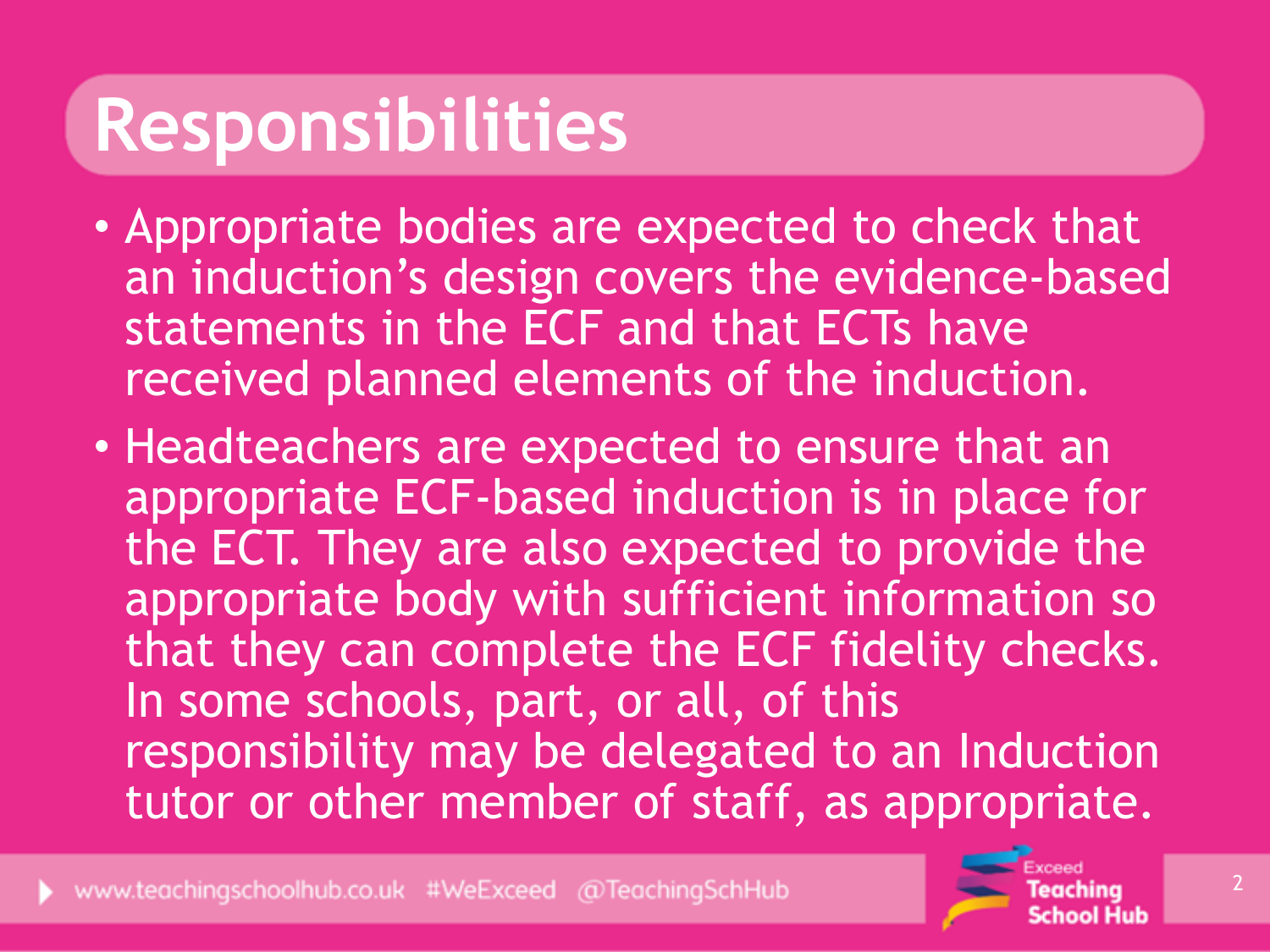# **The Appropriate Body's role**

- From September 2021, appropriate bodies will be expected to check that all ECTs have access to an induction programme based on the Early Career Framework (ECF).
- This check is referred to here as 'ECF fidelity' checking.
- Induction checks are broader and focus on other aspects of the ECT entitlement.

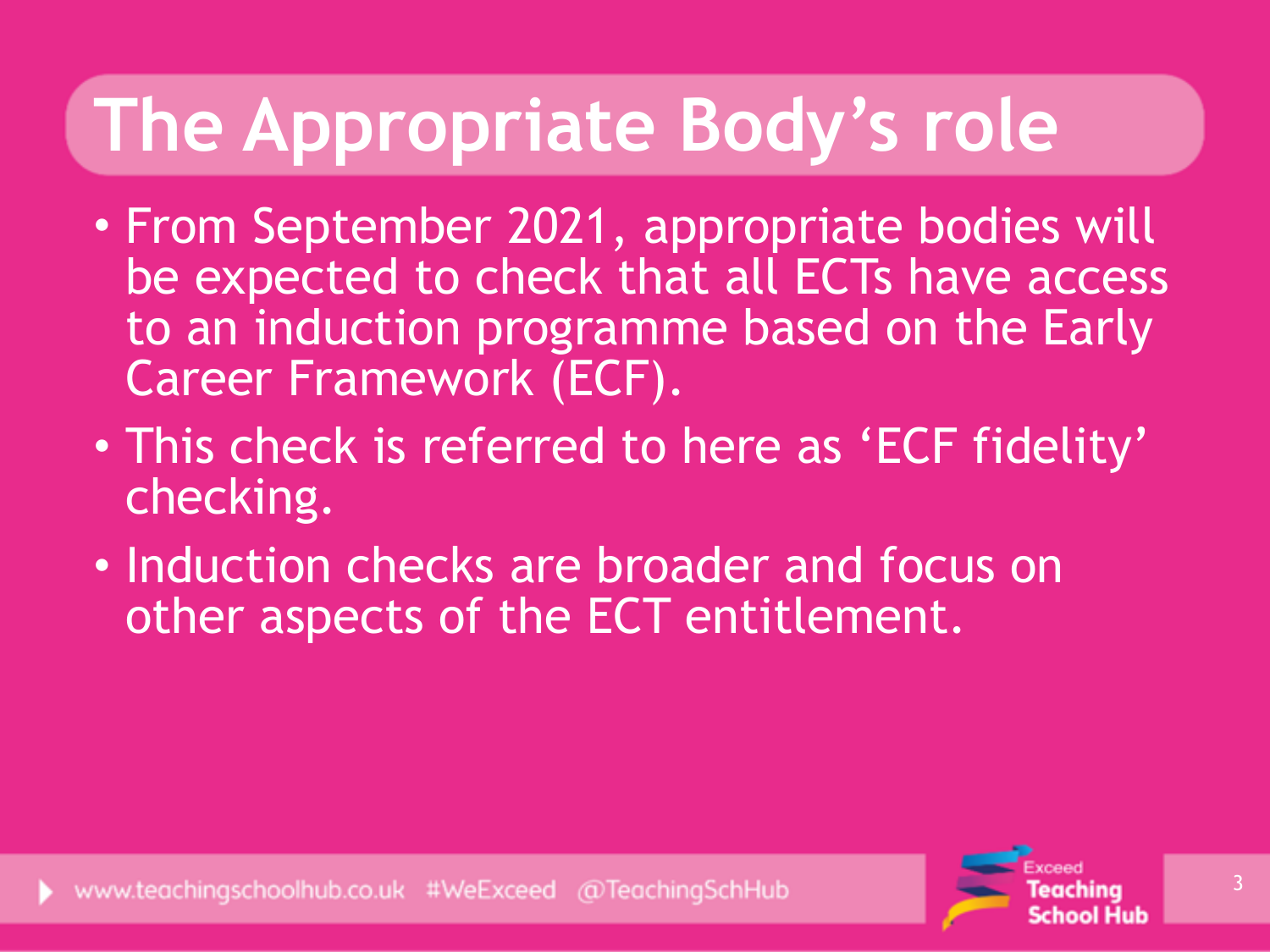## **Level of checks**

• The level of ECF fidelity checking expected of appropriate bodies will vary depending on the type of ECF-based induction being delivered. Appropriate bodies should inform their registered schools about the options and signpost them to the Full Induction Programme, or the Core Induction Programme materials. This way, appropriate bodies can support schools at the stage of planning induction to consider how they will ensure their induction complies with the expectation to offer full coverage of the ECF.



4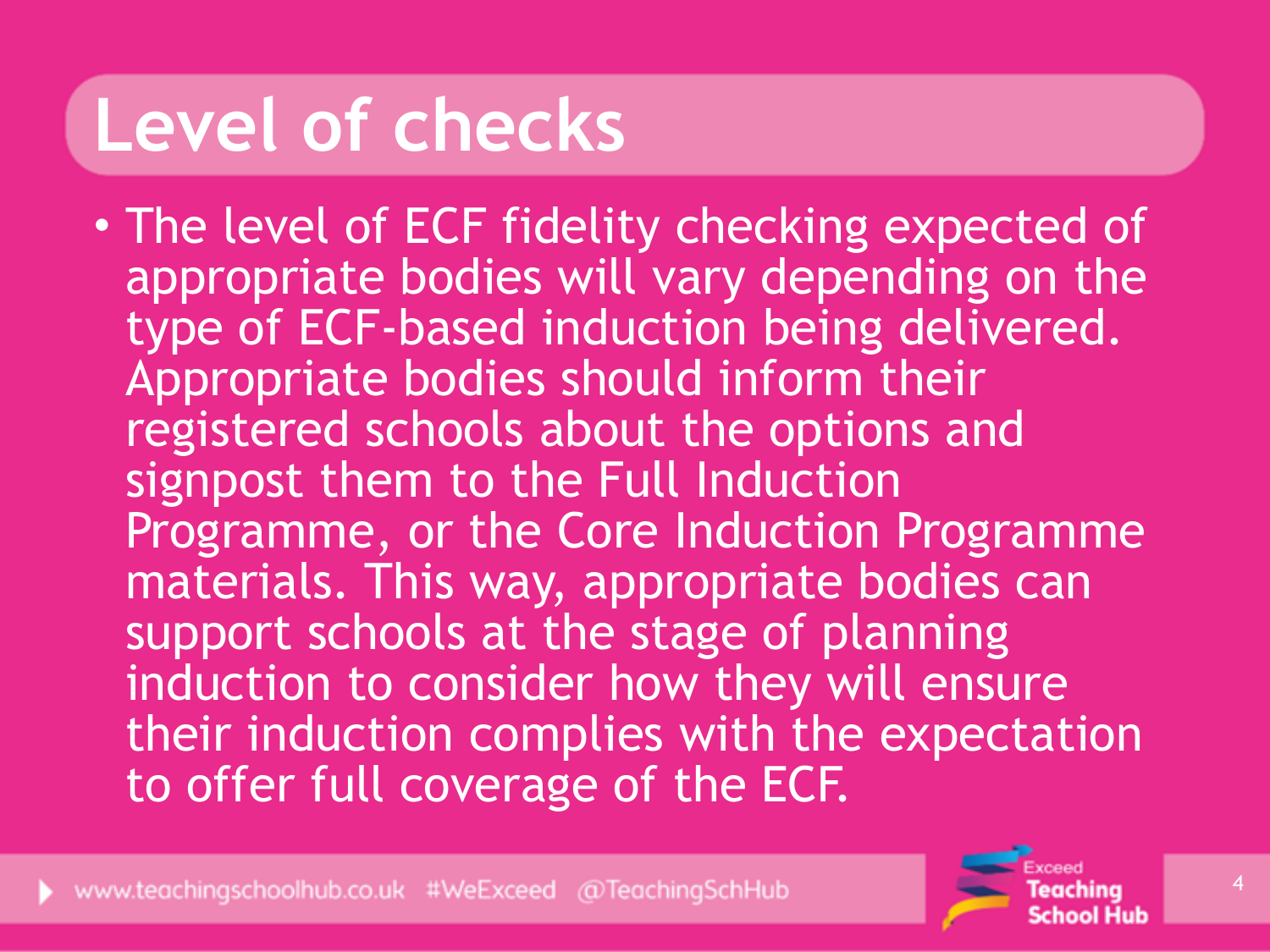#### **'DFE funded training provider' option (or Full Induction Programme)**

• Where schools opt for the DfE funded training provider option, such as the Ambition Institute programme delivered by Exceed Teaching School Hub, which includes materials and funded training, **the appropriate body does not need to carry out ECF fidelity checks**. This is because the providers of Full Induction Programmes will already be subject to separate quality assurance through Ofsted and contract management to ensure their training provides fidelity to the ECF.

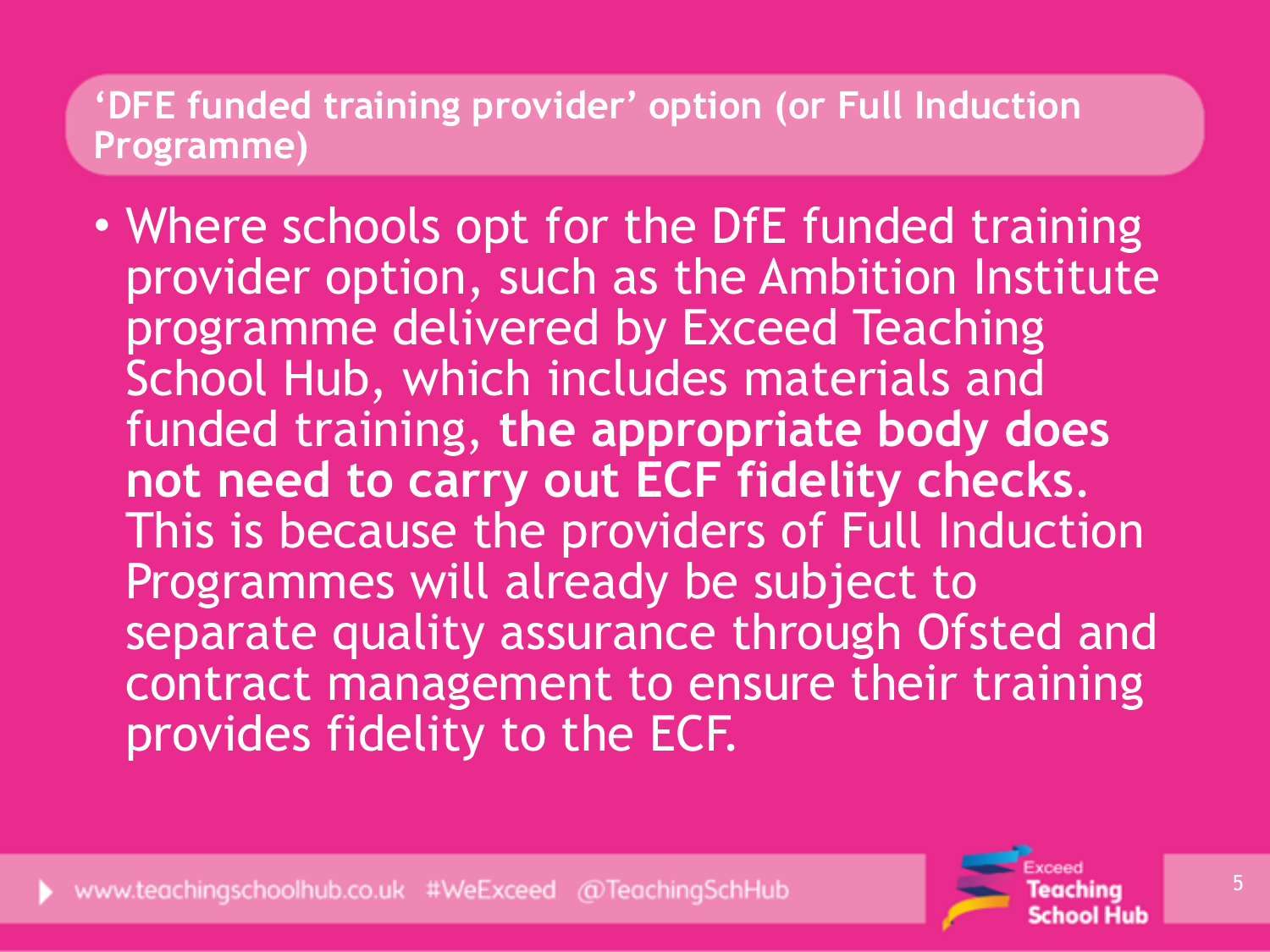#### **'DFE funded training provider' option (or Full Induction Programme)**

- In 2021-22, 97% of ECTs nationally were supported through this route.
- This option provides ECTs and Mentors with the training they need and provides maximum levels of funding from the DfE.
- This option reduced teacher workload in comparison to the other options which schools need to design and deliver themselves

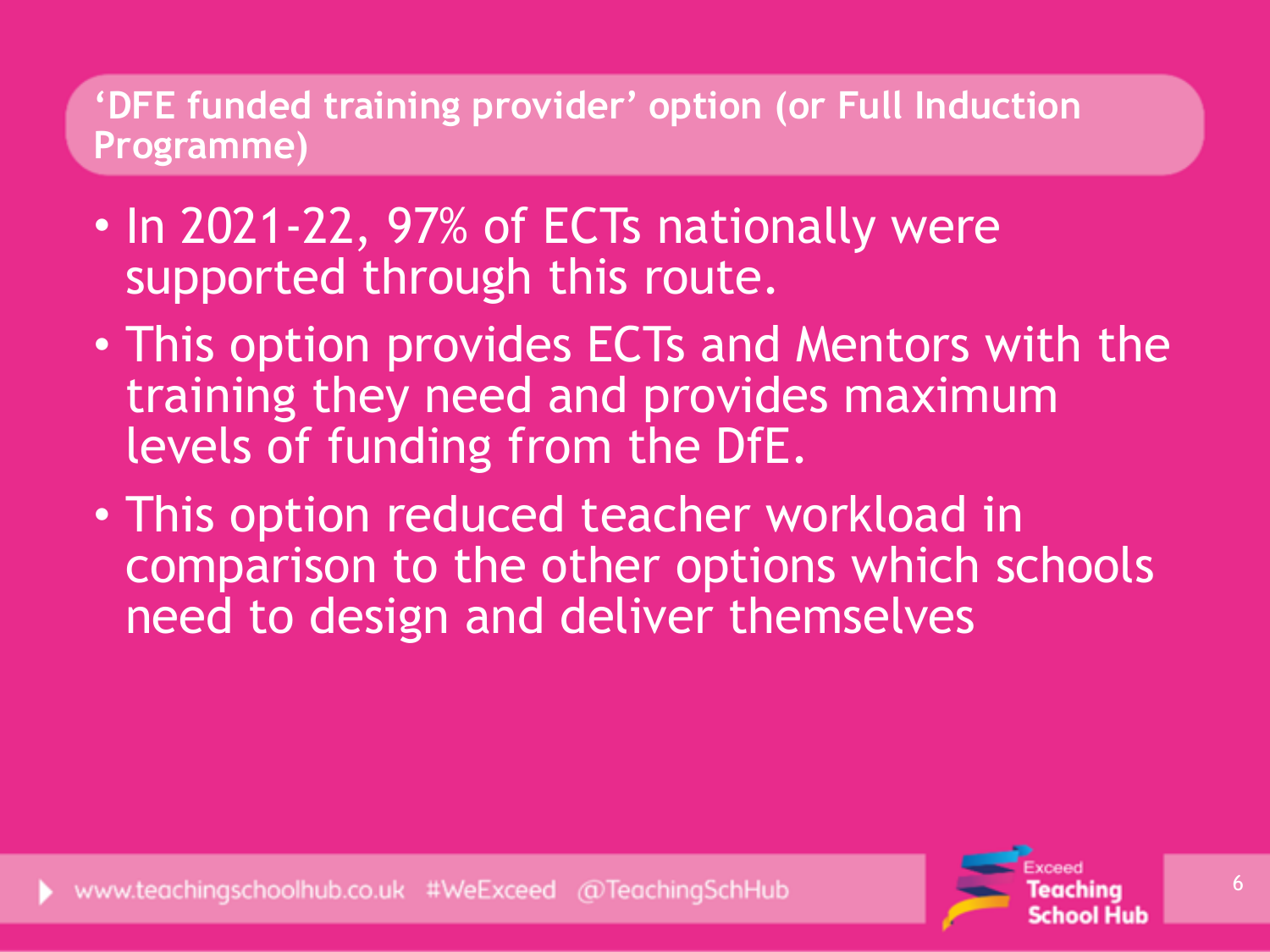- Where schools deliver induction through 'Use DfE-accredited materials to deliver your own programme' **additional quality assurance will be necessary** in order to safeguard ECTs' entitlement to an ECF-based induction.
- This includes Induction and Fidelity Checks

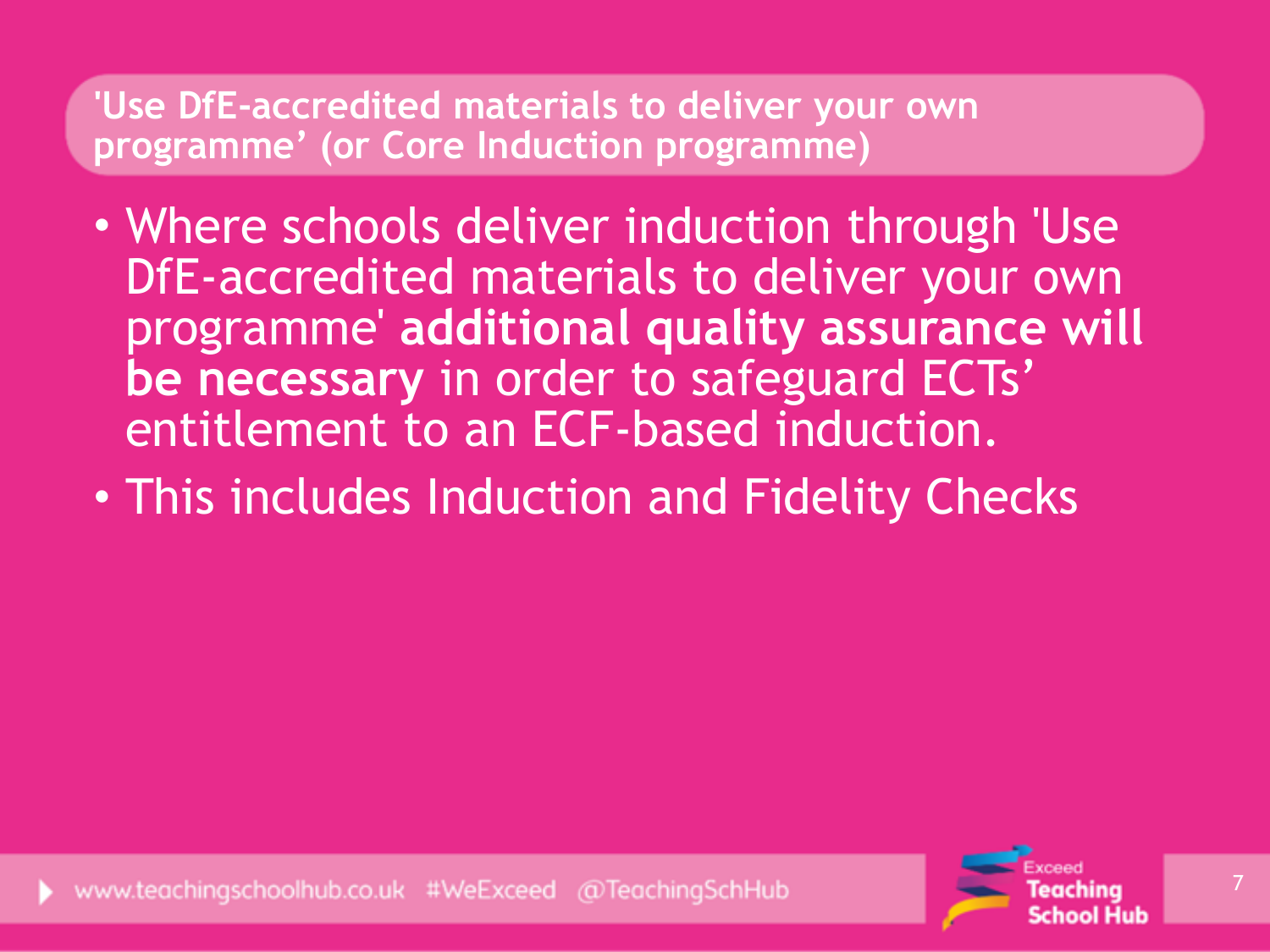- Schools delivering their own induction programmes will require an appropriate body to check these have been designed and delivered with fidelity to the ECF. This means that training and support provided to the ECT has covered the ECF evidence statements in sufficient breadth and depth.
- It is recommended that **appropriate bodies apply greater scrutiny** where schools have opted to design their own school-based induction programme due to the greater risk that a schoolbased induction could diverge from the ECF.

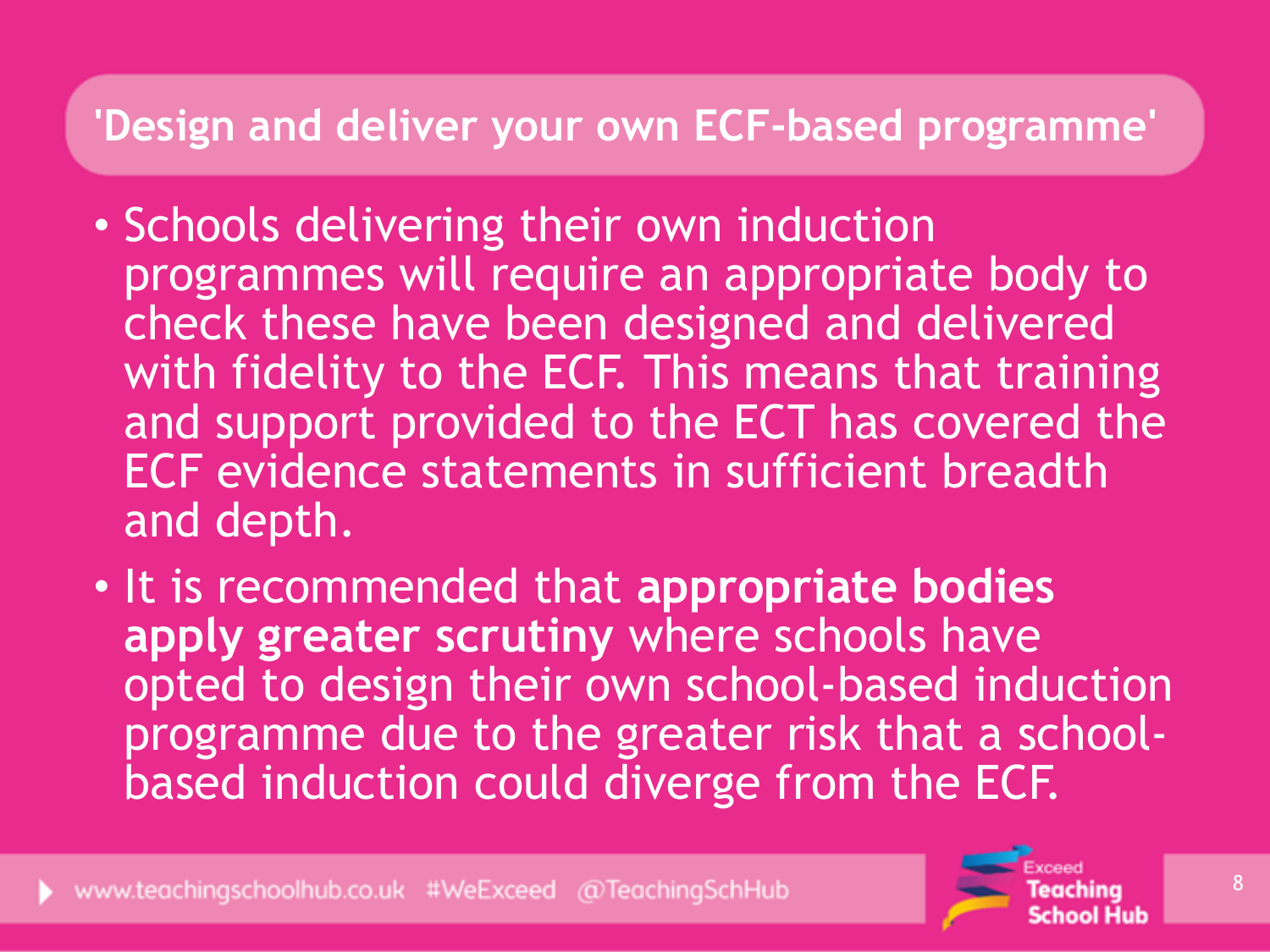## **Summary**

| <b>Induction type</b>           | <b>Induction checks</b><br>required? | <b>ECF fidelity</b><br>checking required? |
|---------------------------------|--------------------------------------|-------------------------------------------|
| <b>Full Induction Programme</b> | Yes                                  | No                                        |
| Core Induction Programme        | Yes                                  | Yes                                       |
| School based programme          | Yes                                  | Yes                                       |

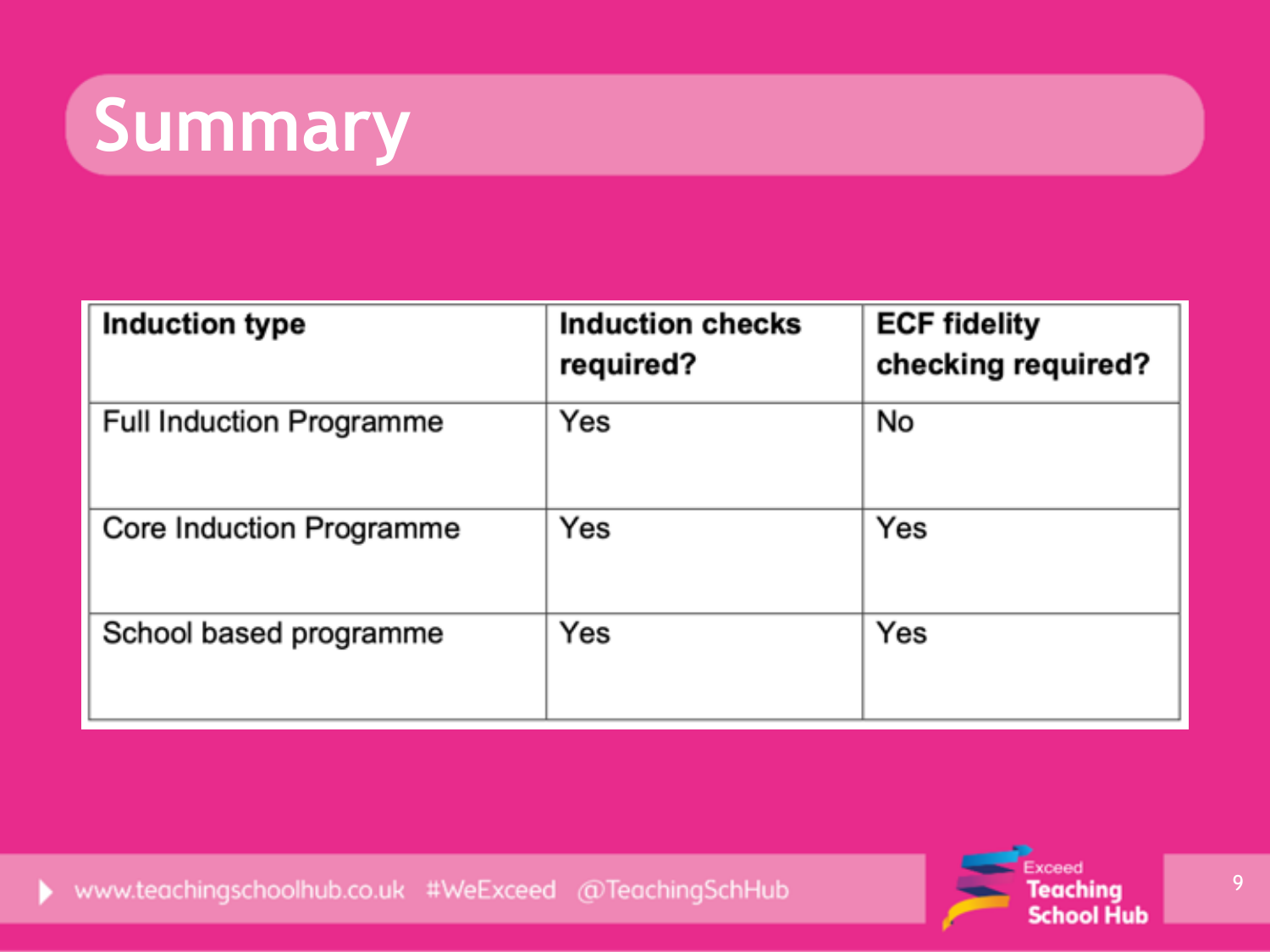# **Funding**

- Schools access most funding is they utilise the DfE funded training provider option.
- Full details are available here:
- [https://www.gov.uk/guidance/funding-and](https://www.gov.uk/guidance/funding-and-eligibility-for-ecf-based-training)[eligibility-for-ecf-based-training](https://www.gov.uk/guidance/funding-and-eligibility-for-ecf-based-training)
- In addition, schools will need to fund the Appropriate Body's time for undertaking fidelity checks, both at the planning stage and during the two-year induction (see [www.teachingschoolhub.co.uk/ab](http://www.teachingschoolhub.co.uk/ab) for pricing)

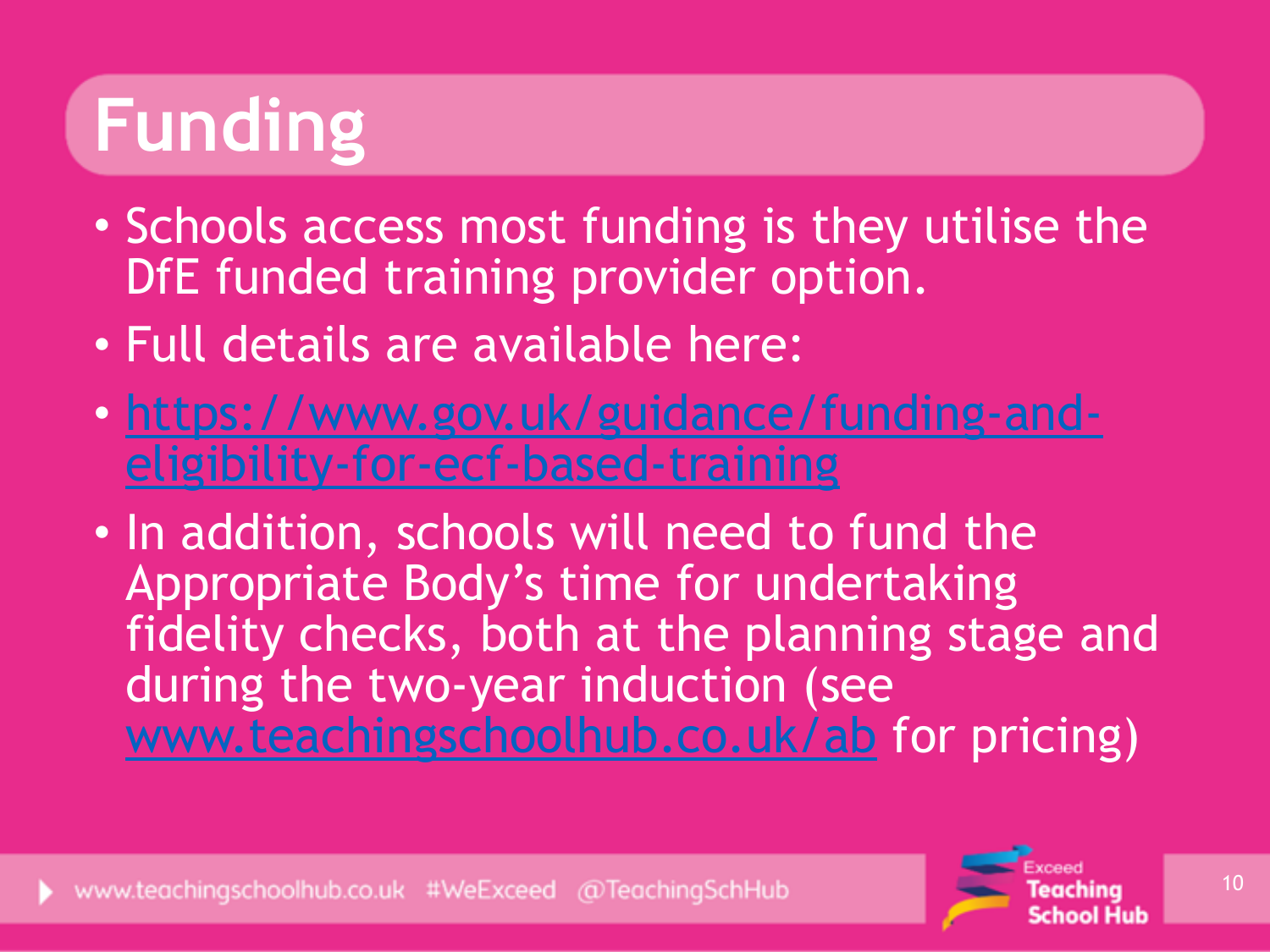- If a school chooses this option, it will need to submit plans and rationale to the Appropriate Body:
	- Scheduling/sequencing. Give a termly overview of how the induction programme has been scheduled and sequenced across the full 2 year induction period.
	- This should cover the topics that you plan to cover each term and in what order. It should give an explanation and rationale for why specific topics will be covered in this order and how this learning will be consolidated in later terms.

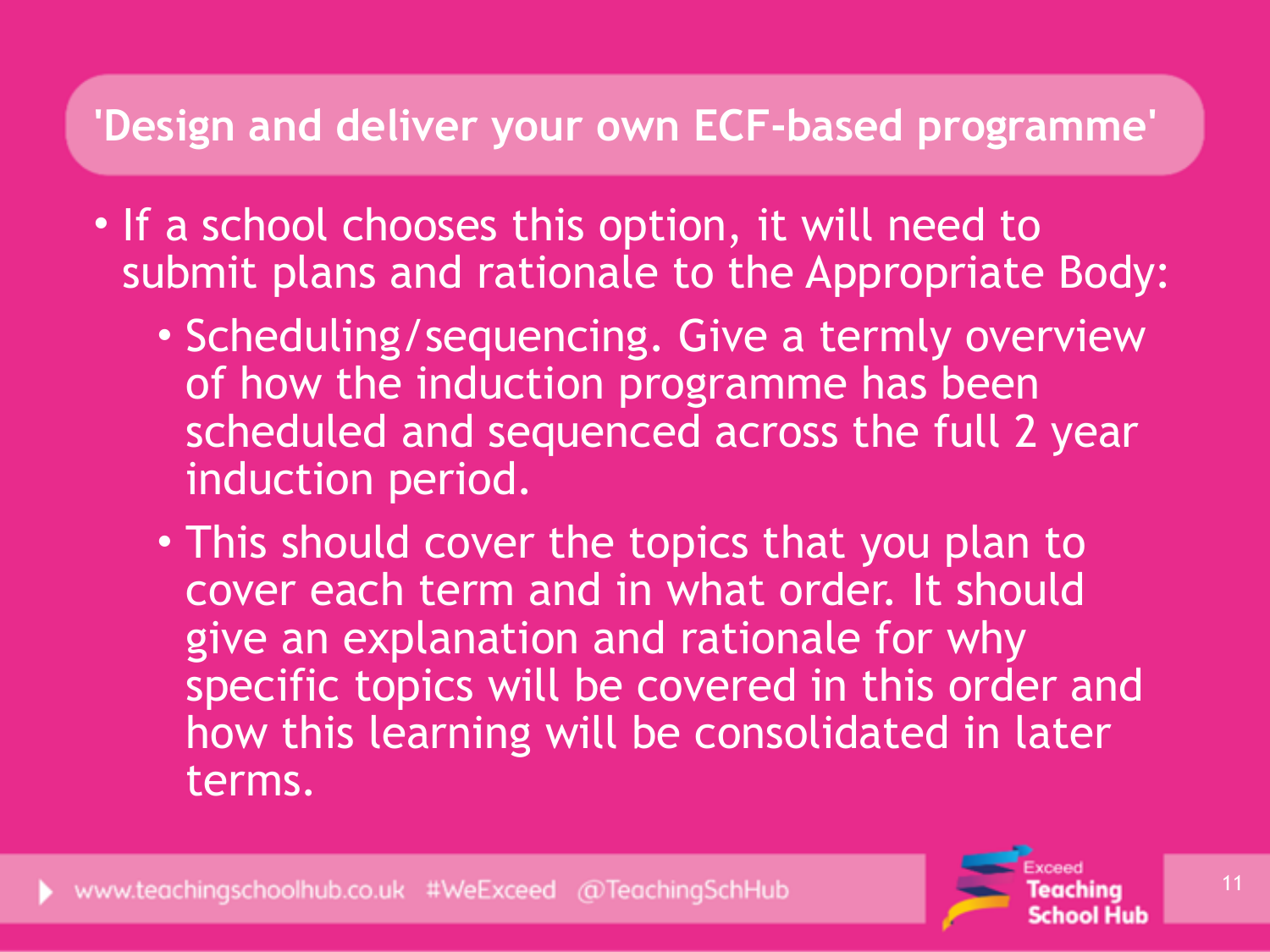- At the review points agreed with the appropriate body, outline where delivery has diverged from the planned sequence. Explain what mitigations are in place, including dates where appropriate.
- High Expectations. With reference to the relevant 'learn that' and 'learn how to' statements, explain how this statement will be delivered.
	- Explanation, and robust rationale, should cover:
	- Intended mode(s) of delivery (for example group training, virtual learning, 1:1) and the balance between contact time and self-directed study
	- How mentoring will support ECT's learning of this statement
- At the review points agreed with the appropriate body, outline where delivery has diverged from the planned sequence. Explain what mitigations are in place, including dates where appropriate.

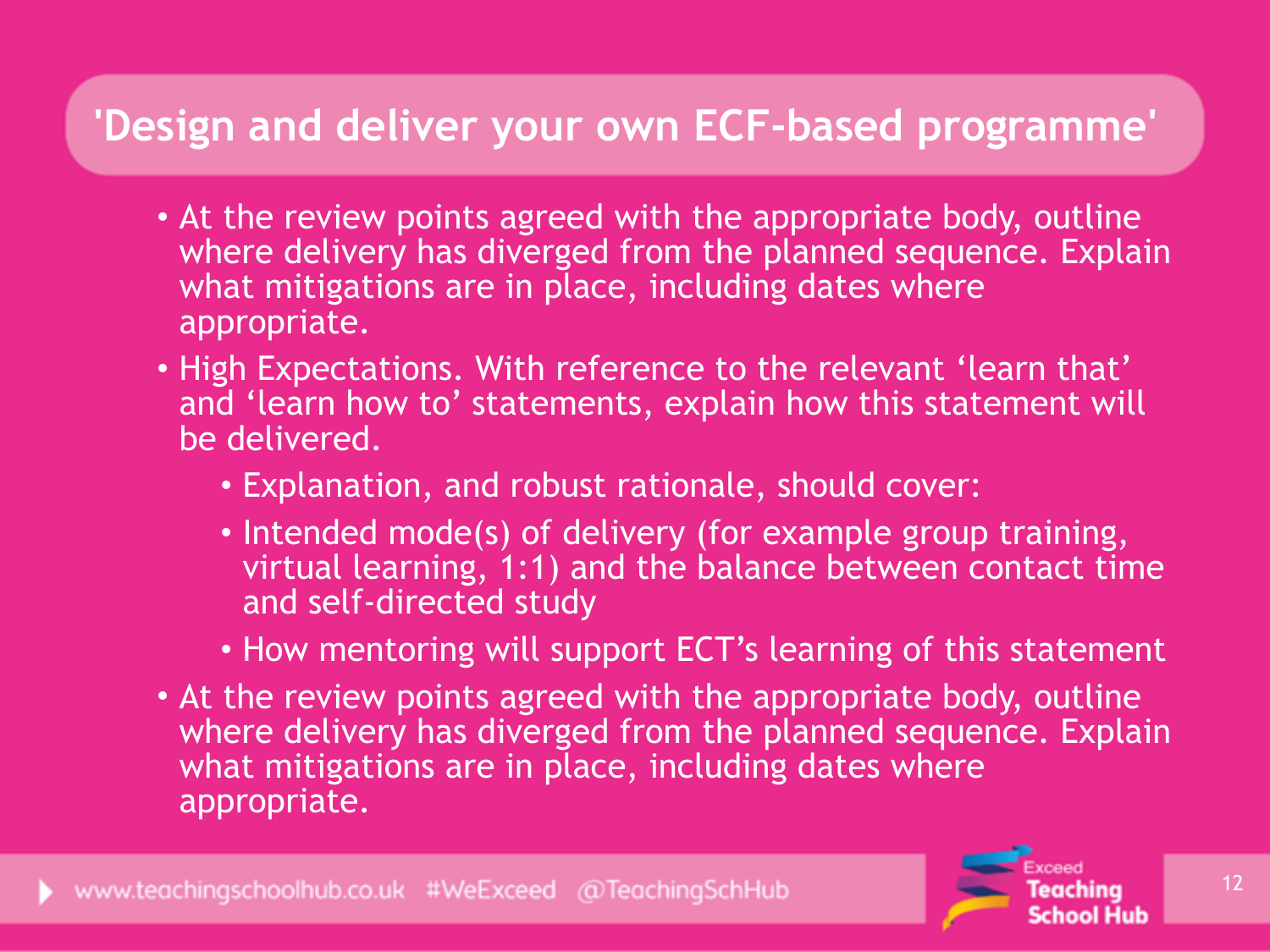- How Pupils Learn.With reference to the relevant 'learn that' and 'learn how to' statements, explain how this statement will be delivered.
	- Explanation, and robust rationale, should cover:
	- Intended mode(s) of delivery (for example group training, virtual learning, 1:1) and the balance between contact time and self-directed study
	- How mentoring will support ECT's learning of this statement
- At the review points agreed with the appropriate body, outline where delivery has diverged from the planned sequence. Explain what mitigations are in place, including dates where appropriate.

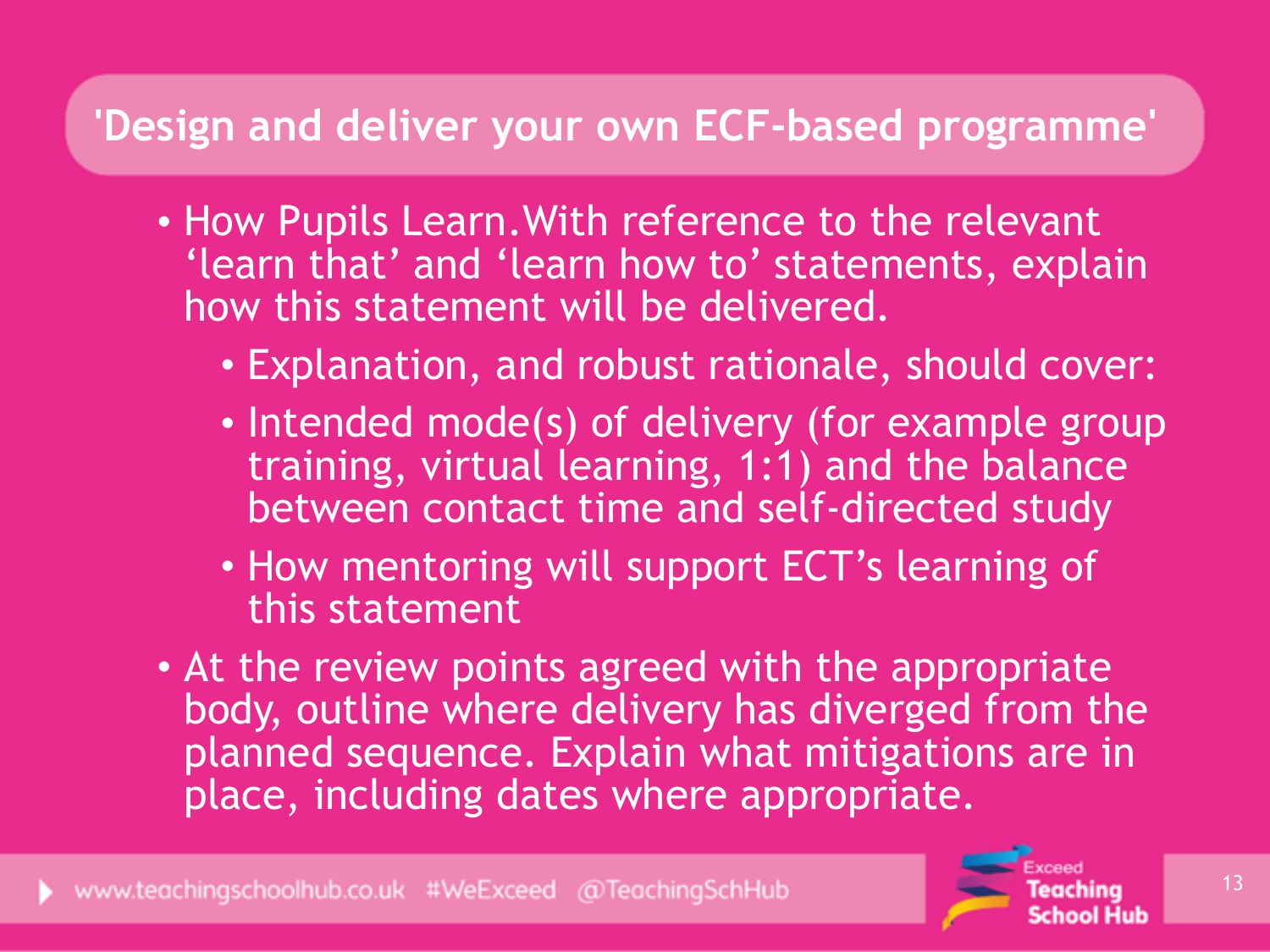- Subject and Curriculum. With reference to the relevant 'learn that' and 'learn how to' statements, explain how this statement will be delivered.
	- Explanation, and robust rationale, should cover:
	- Intended mode(s) of delivery (for example group training, virtual learning, 1:1) and the balance between contact time and self-directed study
	- How mentoring will support ECT's learning of this statement
- At the review points agreed with the appropriate body, outline where delivery has diverged from the planned sequence. Explain what mitigations are in place, including dates where appropriate.

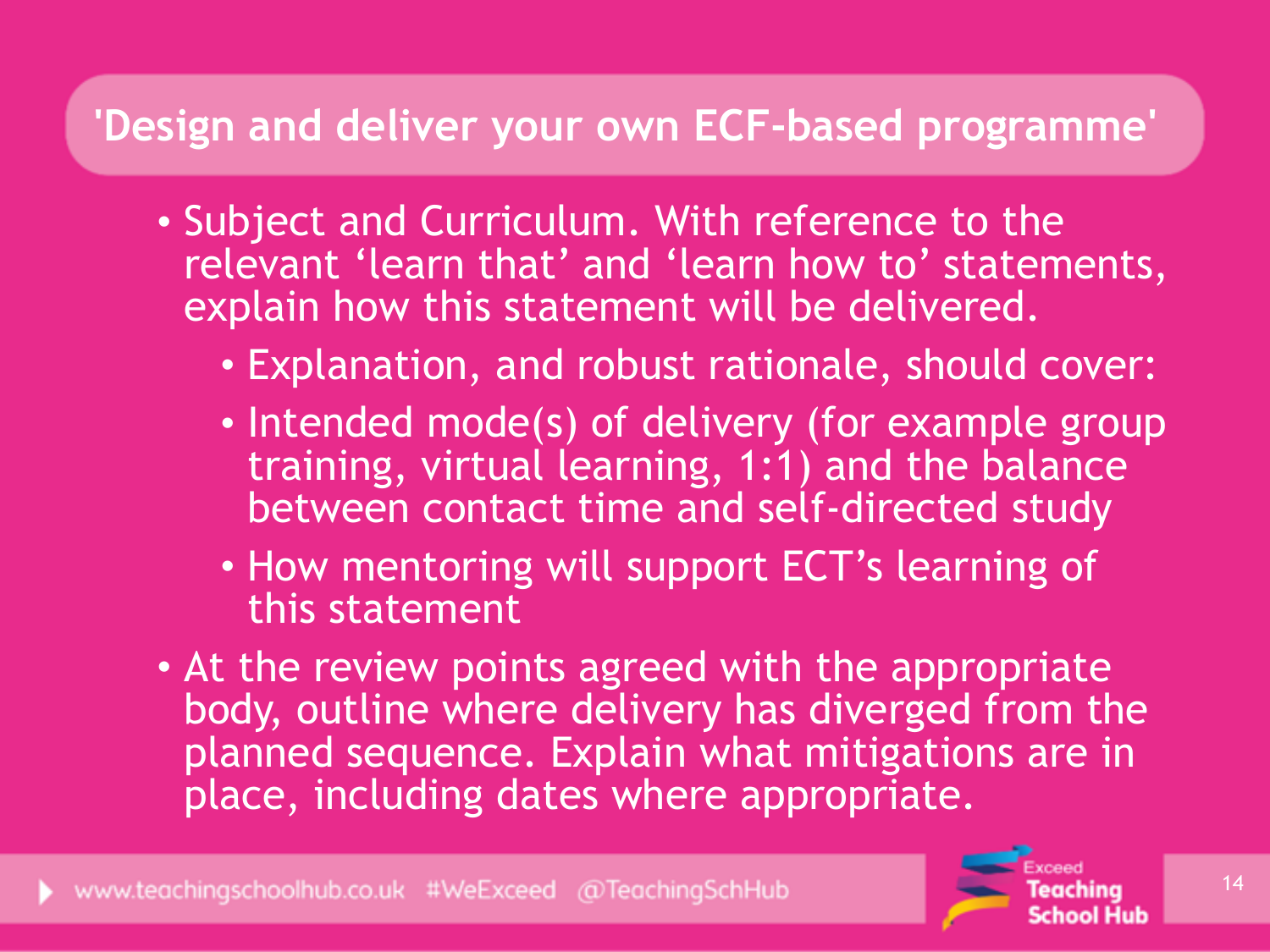- Classroom Practice. With reference to the relevant 'learn that' and 'learn how to' statements, explain how this statement will be delivered.
	- Explanation, and robust rationale, should cover:
	- Intended mode(s) of delivery (for example group training, virtual learning, 1:1) and the balance between contact time and self-directed study
	- How mentoring will support ECT's learning of this statement
- At the review points agreed with the appropriate body, outline where delivery has diverged from the planned sequence. Explain what mitigations are in place, including dates where appropriate.

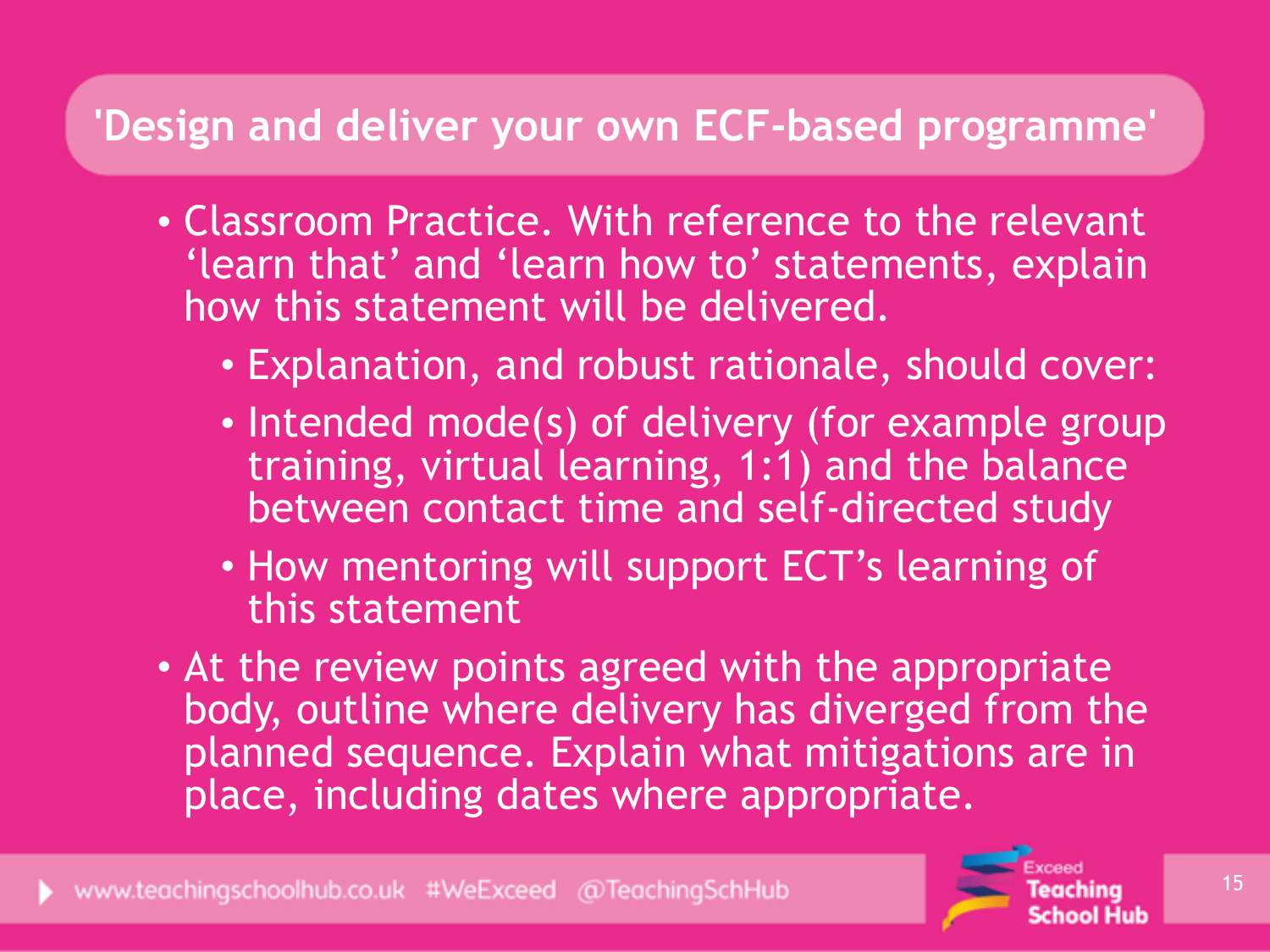- Adaptive Teaching. With reference to the relevant 'learn that' and 'learn how to' statements, explain how this statement will be delivered.
	- Explanation, and robust rationale, should cover:
	- Intended mode(s) of delivery (for example group training, virtual learning, 1:1) and the balance between contact time and self-directed study
	- How mentoring will support ECT's learning of this statement
- At the review points agreed with the appropriate body, outline where delivery has diverged from the planned sequence. Explain what mitigations are in place, including dates where appropriate.

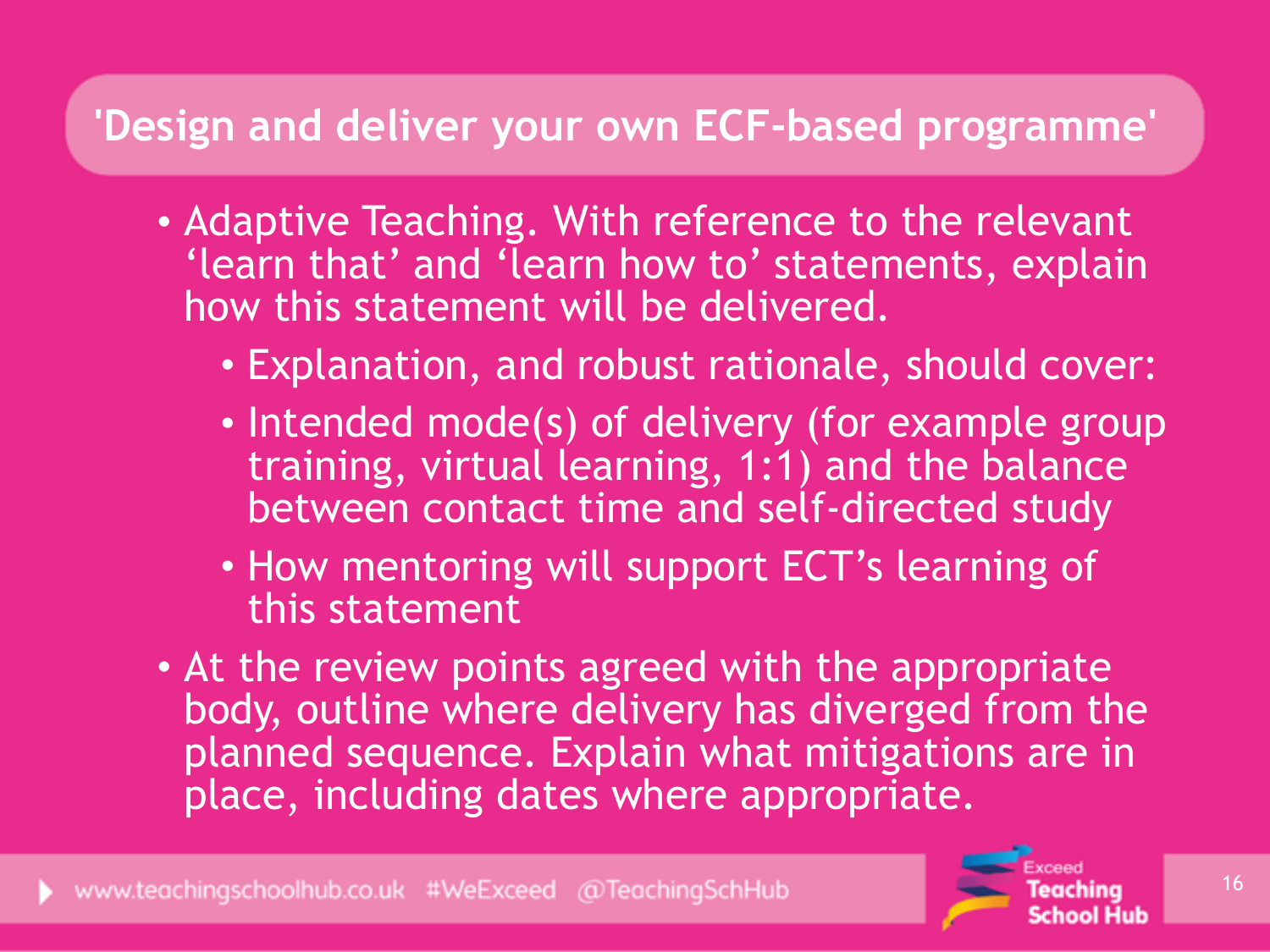- Assessment. With reference to the relevant 'learn that' and 'learn how to' statements, explain how this statement will be delivered.
	- Explanation, and robust rationale, should cover:
	- Intended mode(s) of delivery (for example group training, virtual learning, 1:1) and the balance between contact time and self-directed study
	- How mentoring will support ECT's learning of this statement
- At the review points agreed with the appropriate body, outline where delivery has diverged from the planned sequence. Explain what mitigations are in place, including dates where appropriate.

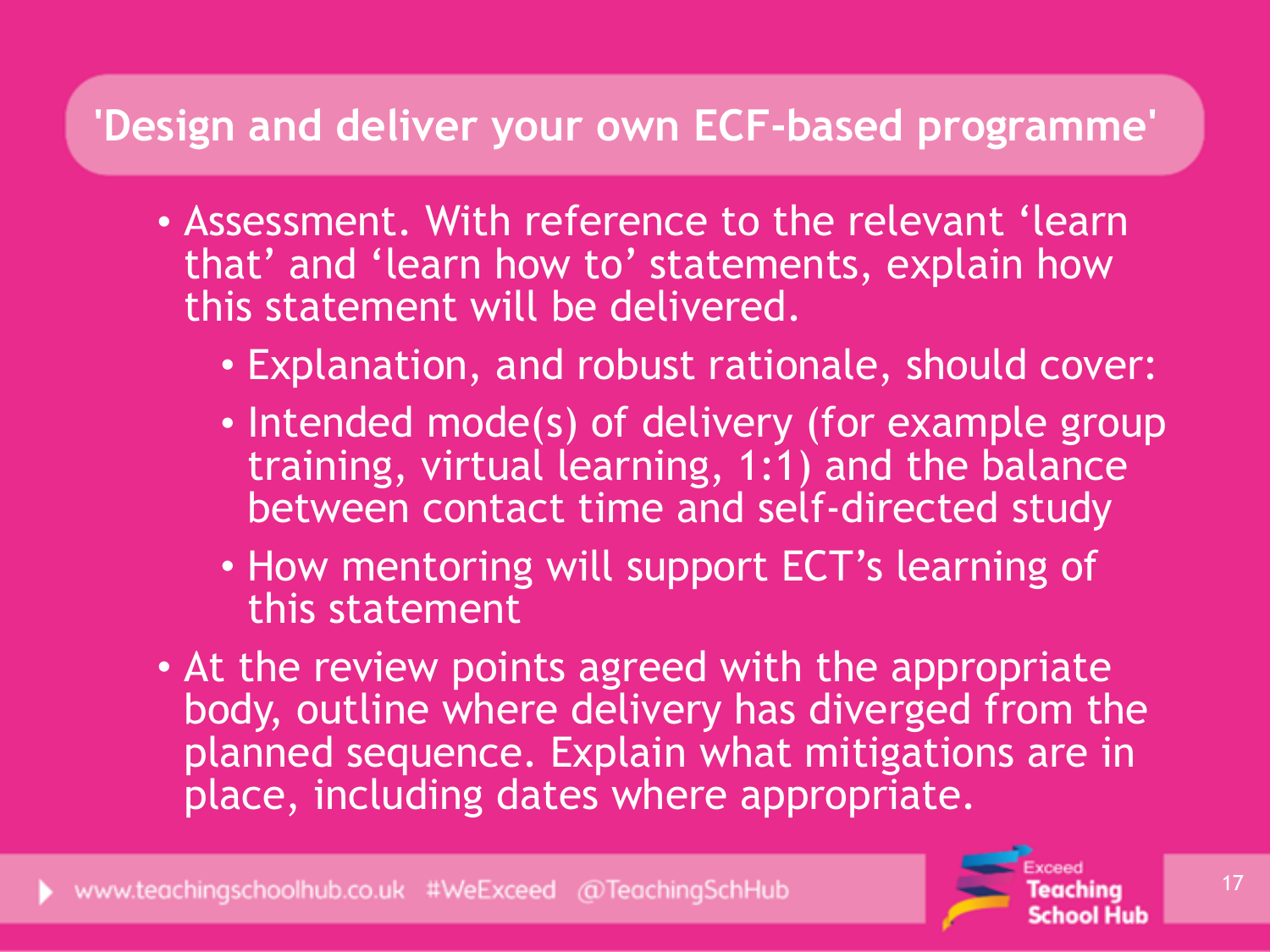- Managing Behaviour. With reference to the relevant 'learn that' and 'learn how to' statements, explain how this statement will be delivered.
	- Explanation, and robust rationale, should cover:
	- Intended mode(s) of delivery (for example group training, virtual learning, 1:1) and the balance between contact time and self-directed study
	- How mentoring will support ECT's learning of this statement
- At the review points agreed with the appropriate body, outline where delivery has diverged from the planned sequence. Explain what mitigations are in place, including dates where appropriate.

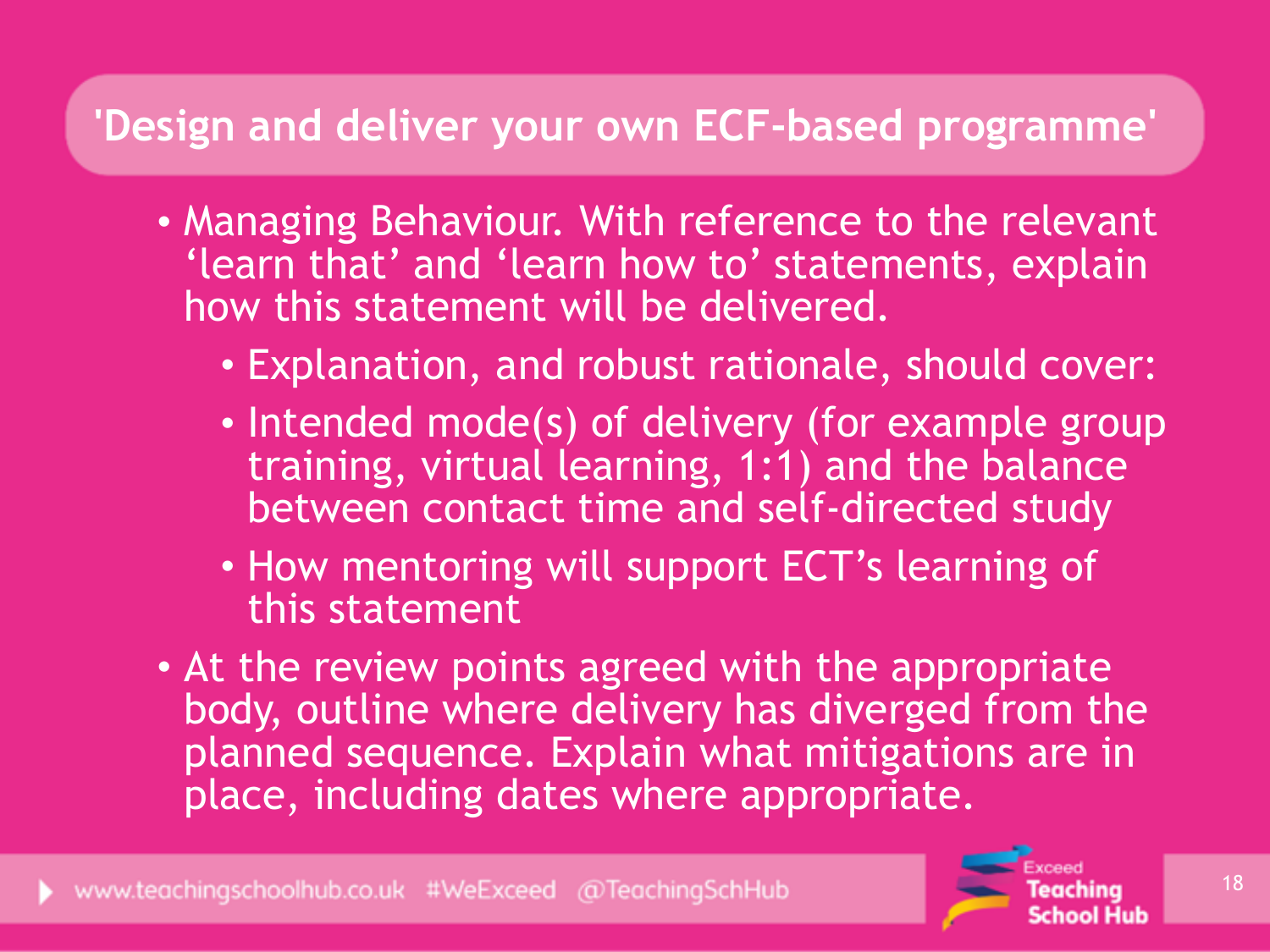- Professional Behaviours. With reference to the relevant 'learn that' and 'learn how to' statements, explain how this statement will be delivered.
	- Explanation, and robust rationale, should cover:
	- Intended mode(s) of delivery (for example group training, virtual learning, 1:1) and the balance between contact time and self-directed study
	- How mentoring will support ECT's learning of this statement
- At the review points agreed with the appropriate body, outline where delivery has diverged from the planned sequence. Explain what mitigations are in place, including dates where appropriate.

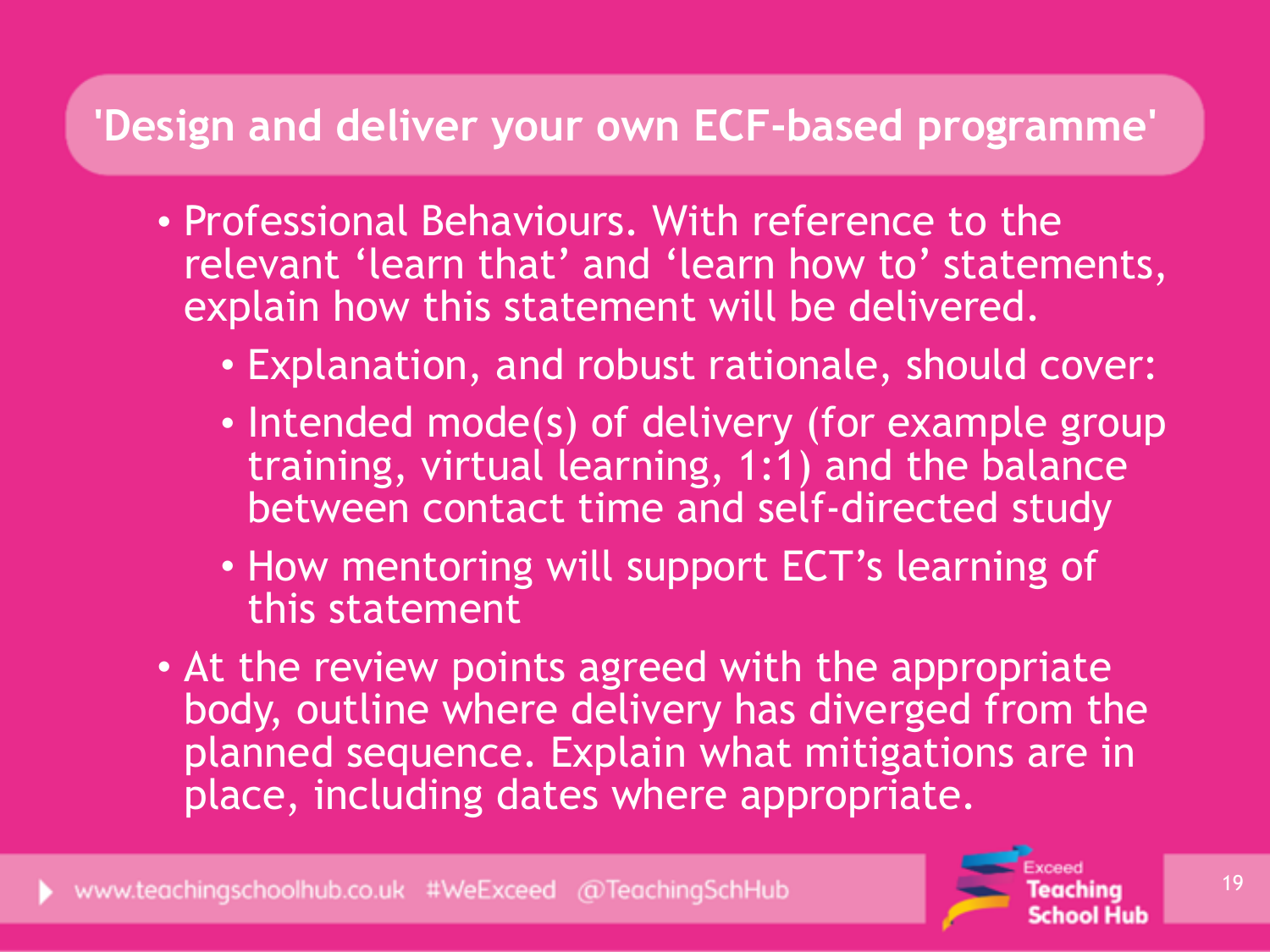- Additional planning documents. Schools may have separate school-designed induction plans and schedules. On completion of this form, you may attach any additional plans/ schedules to be reviewed by the appropriate body.
- If you have attached additional documents, give a very short summary of what has been attached.

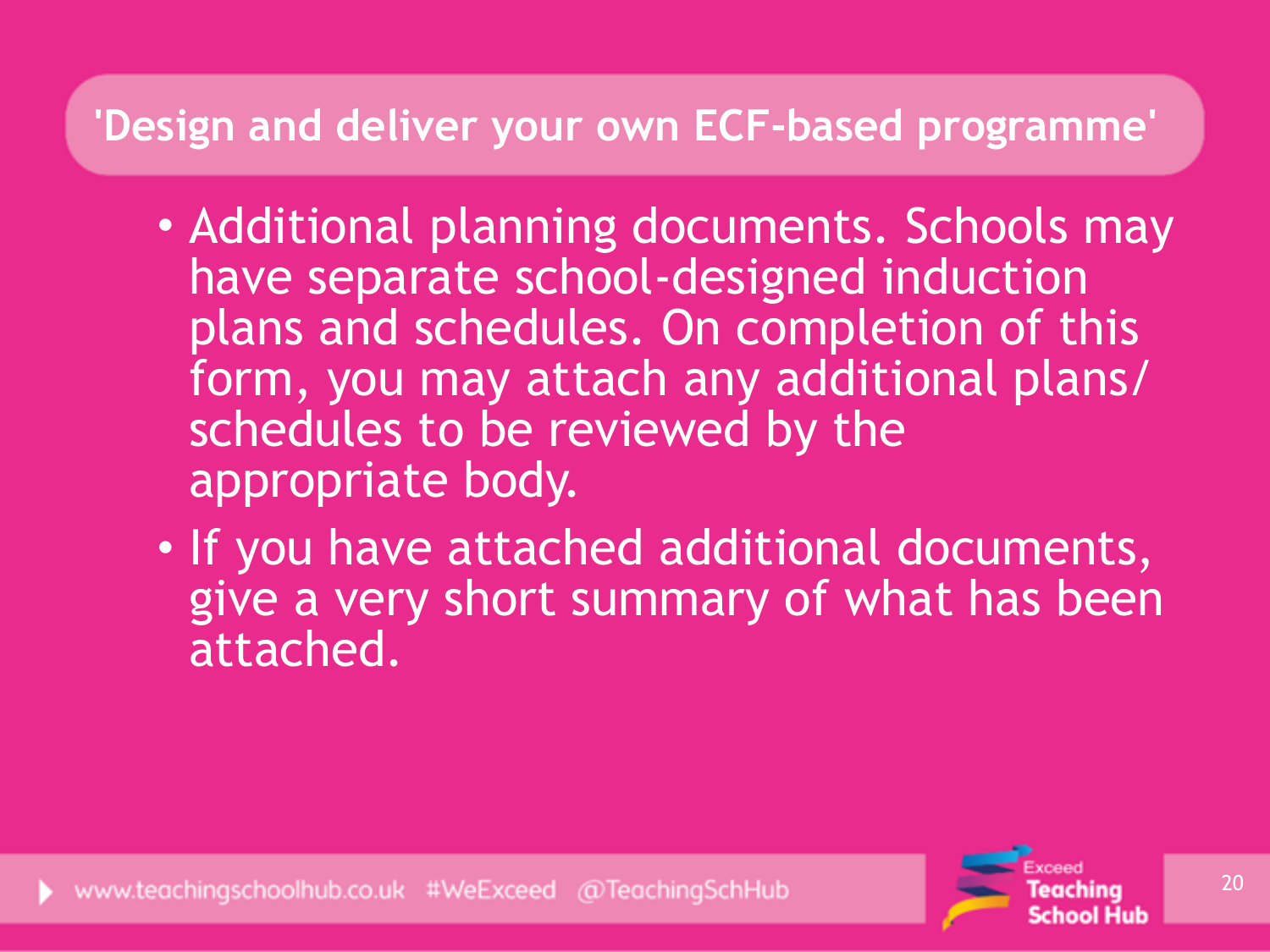- If a school chooses this option, it will need to submit plans and rationale to the Appropriate Body:
	- Which provider's Core Induction Programme is being delivered?
	- With reference to the provider's Core Induction Programme material, outline how the ECT training sessions will be delivered. Schools might wish to set out a termly breakdown of how the training sessions will be scheduled/sequenced over the course of the induction period.

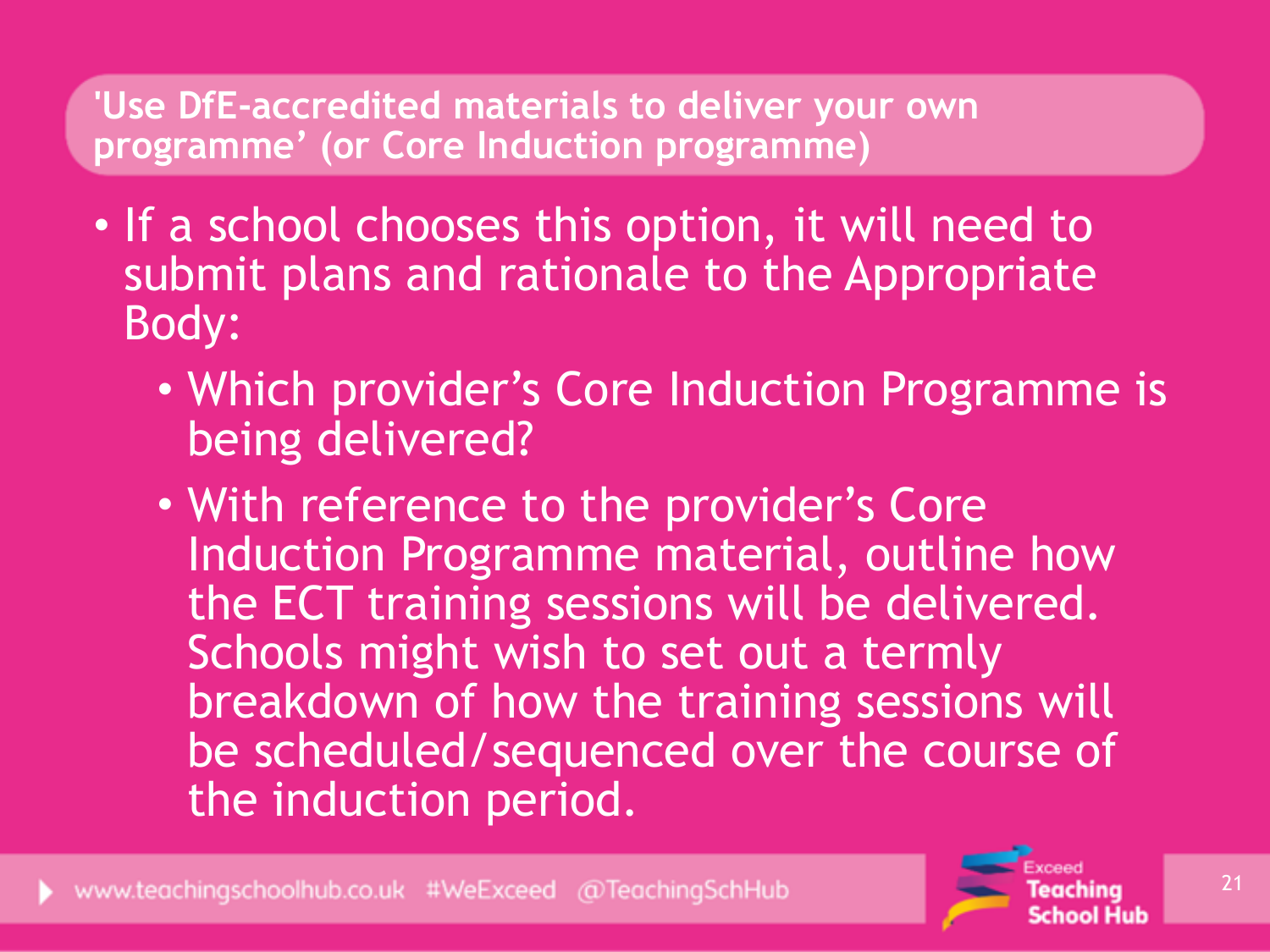- At the review points agreed with the appropriate body, outline, including dates where appropriate, where delivery of ECT training sessions has diverged from the planned sequence. Explain what mitigations are in place.
- With reference to the provider's Core Induction Programme material, outline how the mentor sessions will be delivered. Schools might wish to set out a termly breakdown of how the training sessions will be scheduled/sequenced over the course of the induction period.

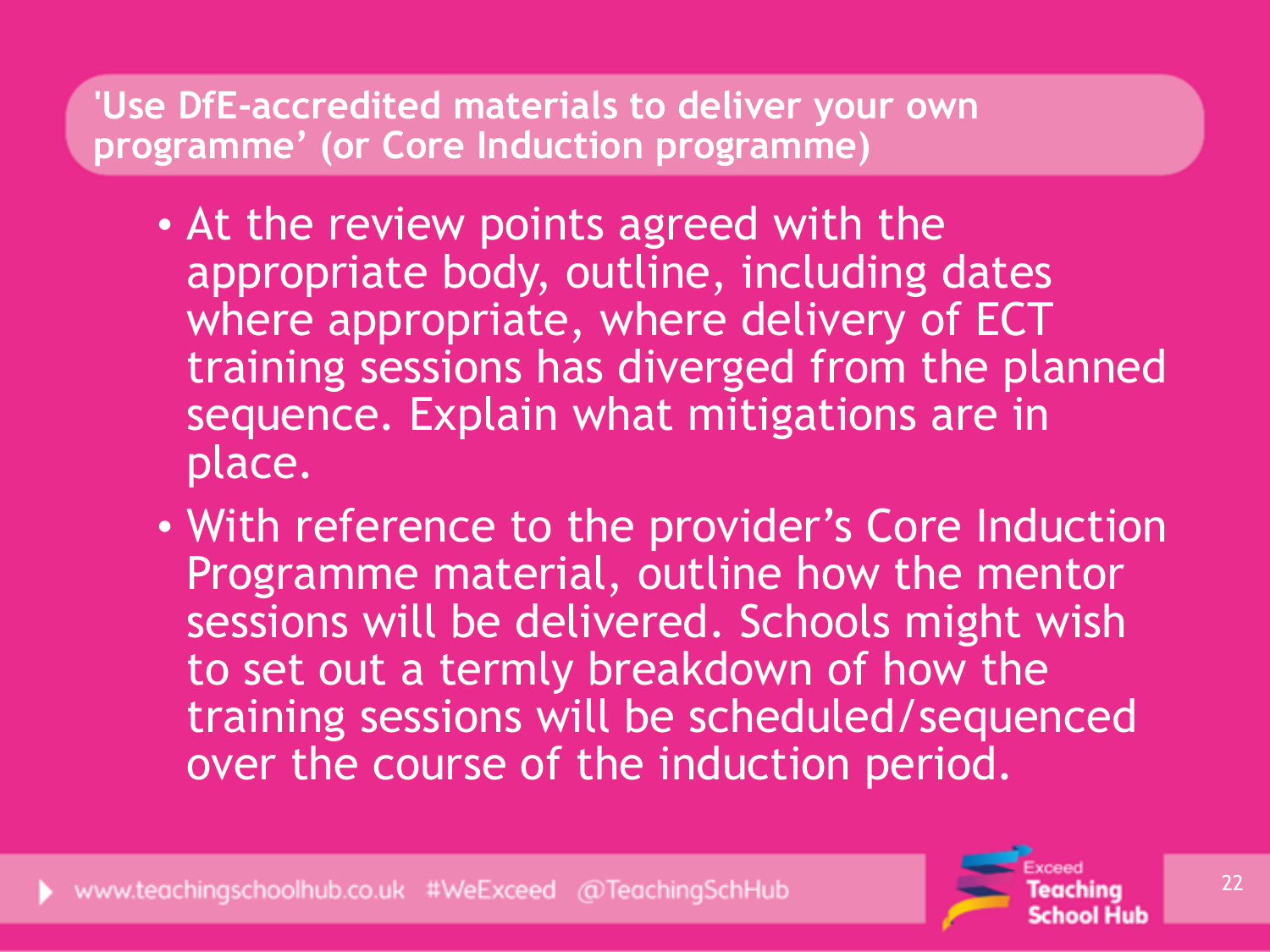- At the review points agreed with the appropriate body, outline, including dates where appropriate, where delivery of mentor sessions has diverged from the planned sequence. Explain what mitigations are in place.
- With reference to the provider's Core Induction Programme material, outline how the selfdirected study will be delivered. Schools might wish to set out a termly breakdown of how the training sessions will be scheduled/sequenced over the course of the induction period.